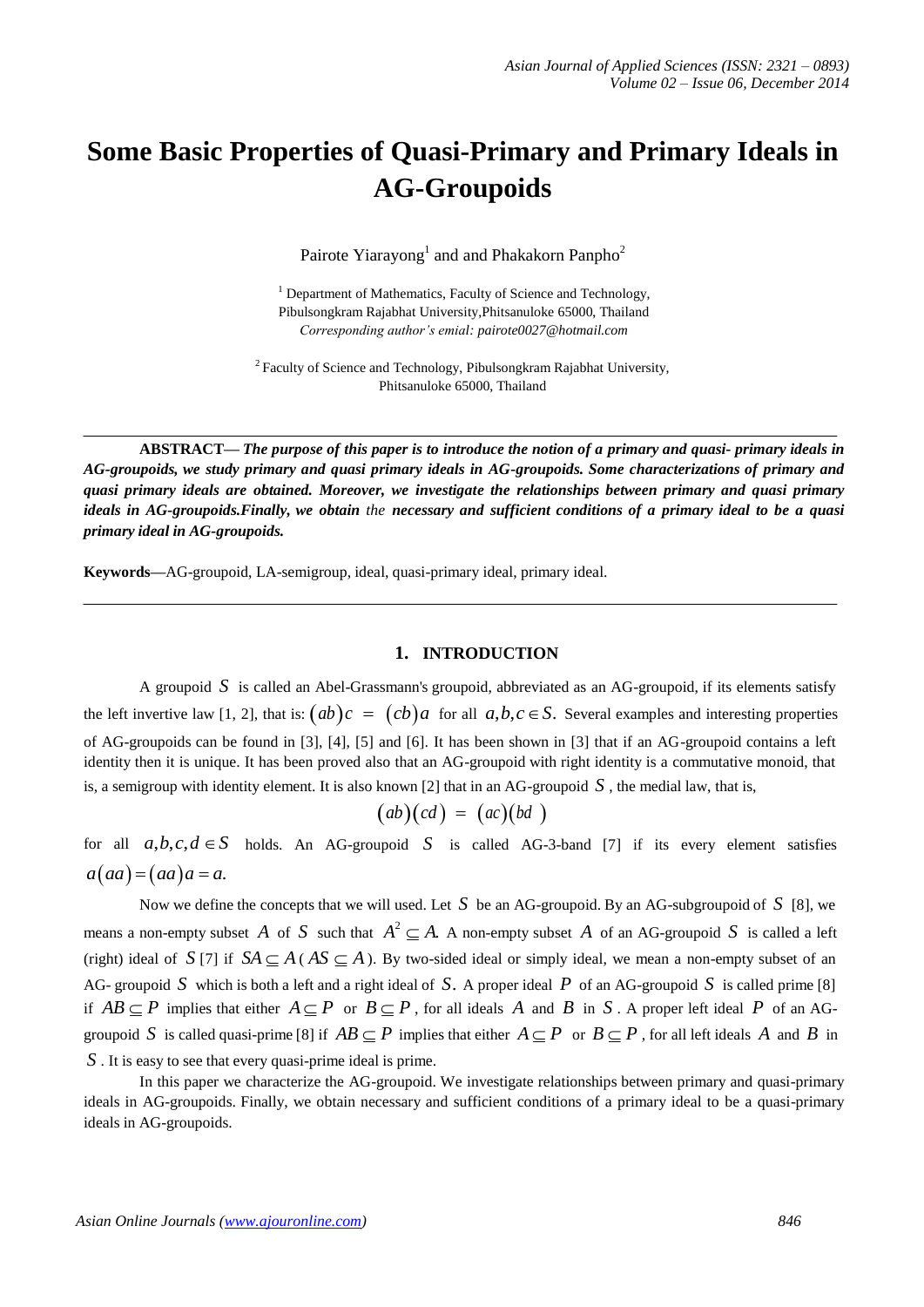### **2. BASIC RESULTS**

In this section we refer to [7, 8] for some elementary aspects and quote few definitions and examples which are essential to step up this study. For more details we refer to the papers in the references.

**Lemma 2.1.** If *S* is an AG-groupoid with left identity, then every right ideal is an ideal. **Proof** See [8].

**Lemma 2.2.** If *A* is a left ideal of an AG-groupoid *S* with left identity, then *aA* is a left ideal in *S*, where  $a \in S$ . **Proof** See [8].

**Lemma 2.3.** If *A* is a right ideal of an AG-groupoid *S* with left identity, then  $A^2$  is an ideal in *S*. **Proof** See [8].

**Lemma 2.4.** An ideal *A* of an AG-groupoid *S* is prime if and only if it is semiprime and strongly irreducible. **Proof** See [8].

**Lemma 2.5.** A subset of an AG-3-band is a right ideal if and only if it is left. **Proof** See [7].

**Lemma 2.6.** If *S* is an AG-groupoid with left identity, then a left ideal *P* of *S* is quasi prime if and only if  $a(Sb) \subseteq P$  implies that either  $a \in P$  or  $b \in P$ , where  $a, b \in S$ . **Proof** See [8].

**Lemma 2.7.** If *A* is a proper left (right) ideal of an AG-groupoid *S* with left identity, then  $e \notin A$ . **Proof** See [8].

## **3. IDEALS IN AG-GROUPOIDS**

The results of the following lemmas seem to play an important roleto study AG-groupoids; these facts will be used frequently and normally we shall make no reference to this lemma.

**Lemma 3.1.** Let *S* be an AG-groupoid with left identity, and let *B* be a left ideal of *S*. Then  $AB = \{ab : a \in A, b \in B\}$  is a left ideal in *S*, where  $\emptyset \neq A \subset S$ .

**Proof.** Suppose that *S* is an AG-groupoid with left identity. Let *B* be a left ideal of *S*. Then  $S(AB) = A(SB) \subseteq AB$ . By Definition of left ideal, we get *AB* is a left ideal in *S*.

**Lemma** 3.2. Let S be an AG-groupoid with left identity and let  $a \in S$ . Then  $a^2S$  is an ideal in S.

**Proof.** By Lemma 2.2, we have  $a^2S$  is a left ideal of *S*. Now consider

$$
(a2r)s = ((aa)r)s
$$
  
\n
$$
= ((ra)a)s
$$
  
\n
$$
= [e((ra)a)]s
$$
  
\n
$$
= [s((ra)a)]e
$$
  
\n
$$
= [(ra)(sa)r]e
$$
  
\n
$$
= [((aa)s)r]e
$$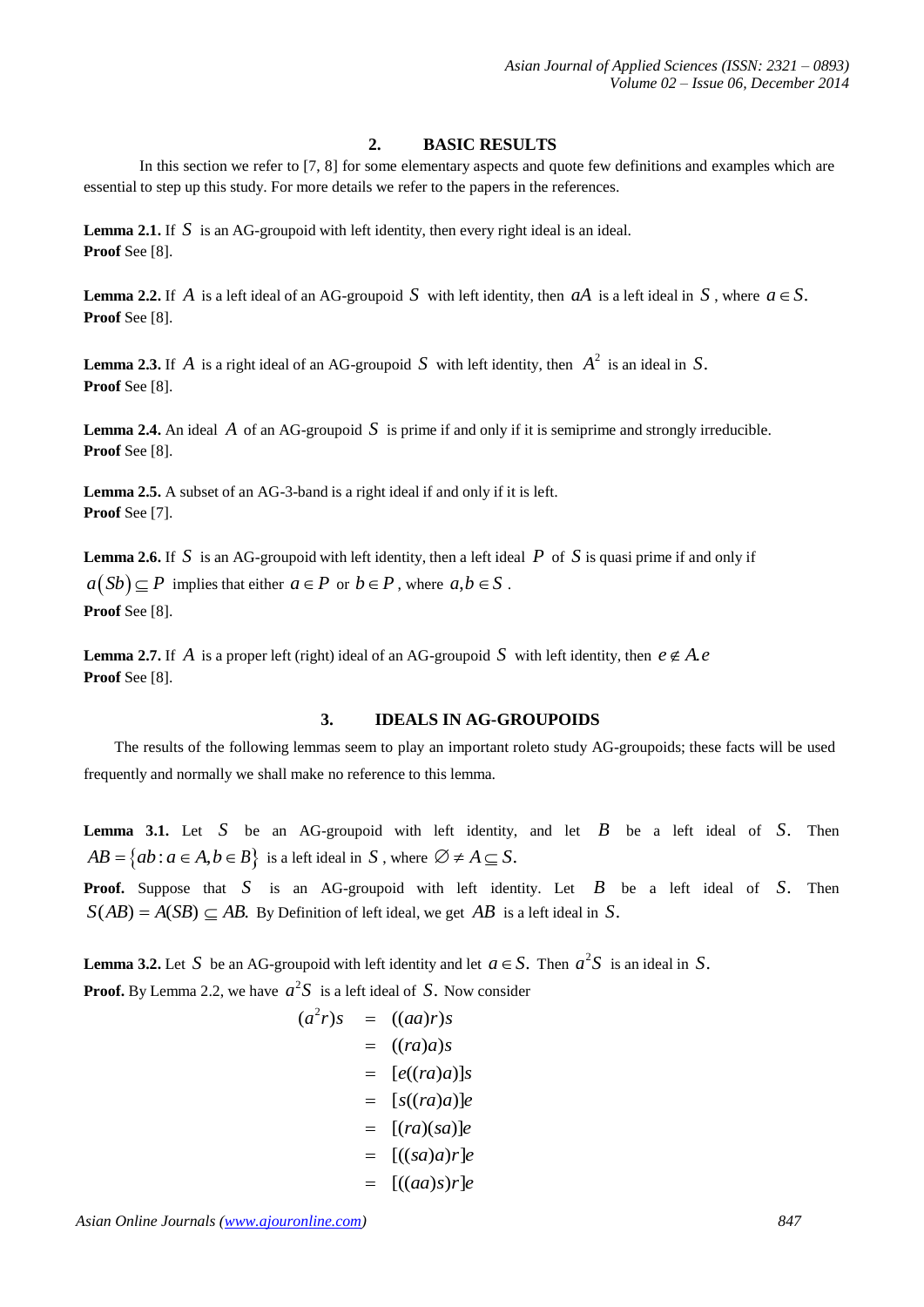$$
= [(rs)(aa)]e
$$
  

$$
= [ea2](rs)
$$
  

$$
= a2(rs) \in a2S
$$

for all  $r, s \in S$ . Therefore  $a^2S$  is an ideal in *S*.

**Lemma** 3.3. Let S be an AG-groupoid with left identity, and let  $A, B$  be left ideals of S. Then  $(A:B)$  is a left ideal in *S*, where  $(A:B) = \{r \in S : Br \subseteq A\}.$ 

**Proof.** Suppose that *S* is an AG-groupoid. Let  $s \in S$  and let  $a \in (A : B)$ . Then  $Ba \subseteq A$  so that

$$
B(sa) \subseteq s(Ba) \subseteq sA \subseteq A.
$$

Therefore  $sa \in (A : B)$  so that  $S(A : B) \subset (A : B)$ . Hence  $(A : B)$  is a left ideal in *S*.

**Lemma 3.4.** Let S be an AG-groupoid with left identity, and let A be a left ideal of S. Then  $(A:r)$  is a left ideal in *S*, where  $(A:r) = \{a \in S : ra \in A\}$  and  $r \in S$ .

**Proof.** By Lemma 3.3, we have (*A*:*r*) is a left ideal in *S*.

**Corollary 3.5.** Let S be an AG-3-band with left identity, and let A be a left ideal of S. Then  $(A:r)$  is an ideal in S, where  $r \in S$ .

**Proof**. By Lemma 3.4, we have (*A*:*r*) is a left ideal in *S*. By Lemma 2.5, it follows that (*A*:*r*) is a right ideal in *S*. By Lemma 2.1, we have  $(A:r)$  is an ideal in S.

**Remark** 1. Let *S* be an AG-groupoid and let *A* be a left ideal of *S*. It is easy to verify that  $A \subseteq (A : r)$ .

2. Let *S* be an AG-groupoid with left identity *e* , and let *A* be a proper left (right) ideal of *S*. By Lemma 2.7, we have  $e \notin (A : r)$ , where  $r \in S - A$ .

3. Let S be an AG-groupoid and let  $A, B, C$  be left ideals of S. It is easy to verify that  $(A:C) \subseteq (A:B)$ , where  $B \subseteq C$ .

**Corollary 3.6**. Let S be an AG-3-band with left identity, and let  $A, B$  be left ideals of S. Then  $(A : B)$  is an ideal in *S*.

**Proof.** This follows from Corollary 3.5.

### **4. PRIMARY AND QUASI-PRIMARY IDEALS IN AG-GROUPOIDS**

We start with the following theorem that gives a relation between primary and quasi-primary ideal in AGgroupoid. Our starting points are the following definitions:

**Definition 4.1.** An ideal P is called primary if  $AB \subseteq P$  implies that  $A \subseteq P$  or  $\left(\left(\left(BB\right)B\right)...\right)B = B^n \subseteq P$ , for some positive integer *n* , where *A* and *B* are two ideals of *S*.

*Asian Online Journals (www.ajouronline.com) 848* **Definition 4.2.** A left ideal P is called quasi-primary if  $AB \subseteq P$  implies that  $A \subseteq P$  or  $\left(\left(\left(BB\right)B\right)...\right)B=B^{n}\subseteq P,$  for some positive integer *n*, where *A* and *B* are two left ideals of *S*.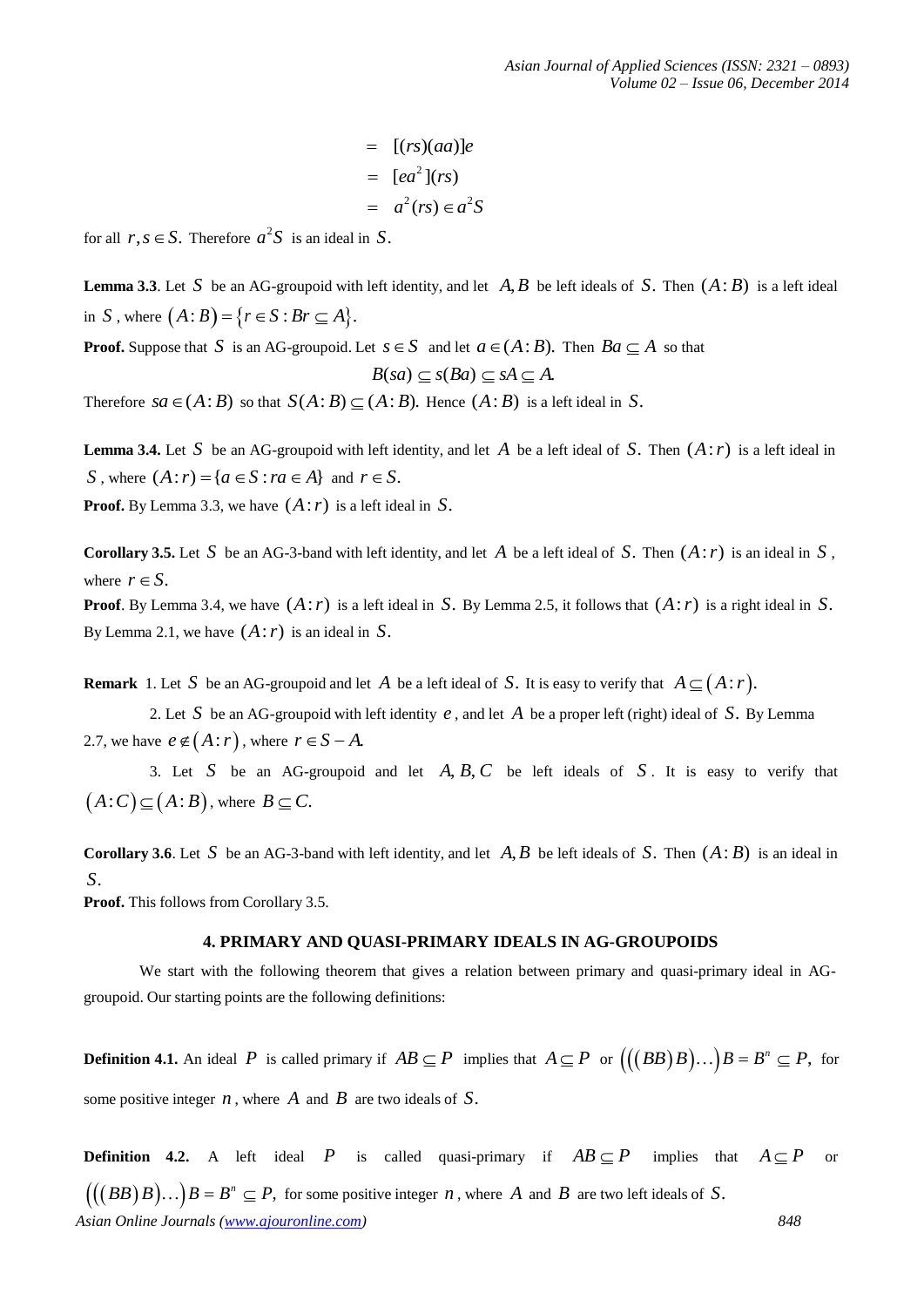**Remark.** It is easy to see that every quasi-primary ideal is primary.

**Lemma 4.3.** If *S* is an AG-groupoid with left identity, then a left ideal *P* of *S* is quasi-primary if and only if  $a(Sb) \subseteq P$  implies that  $a \in P$  or  $((\{bbb b)\b})\dots\b) = b^n \in P$ , for some positive integer *n*,  $a,b \in S$ .

**Proof.** Let P be a quasi-primary left ideal of an AG-groupoid S with left identity. Now suppose that  $a(Sb) \subseteq P$ . Then by Definition of left ideal, we get  $S(a(Sb)) \subseteq SP \subseteq P$  that is,

$$
S(a(Sb)) = (SS)(a(Sb))
$$
  
\n
$$
= (Sa)(S(Sb))
$$
  
\n
$$
= (Sa)((SS)(Sb))
$$
  
\n
$$
= (Sa)((bS)(SS))
$$
  
\n
$$
= (Sa)((bS)(S))
$$
  
\n
$$
= (Sa)((SS)b)
$$
  
\n
$$
= (Sa)(Sb).
$$

Since  $S(a(Sb)) \subseteq P$  and  $S(a(Sb)) = (Sa)(Sb)$ , we have  $(Sa)(Sb) \subseteq P$  so that  $a = ea \in (Sa) \subseteq P$  or  $b^n = (eb)^n \in (Sb)^n \subseteq P$ , for some positive integer *n*. Conversely, assume that if  $a(Sb) \subseteq P$  implies that  $a \in P$ or  $b^n \in P$  for some positive integer *n*, where  $a, b \in S$ . Suppose that  $AB \subseteq P$ , where *A* and *B* are left ideals of *S* such that  $A \not\subset P$ . Then there exists  $x \in A$  such that  $x \notin P$ . Now

$$
x(Sy) \subseteq A(SB) \subseteq AB \subseteq P ,
$$

for all  $y \in B$ . So by hypothesis,  $y^n \in P$  for all  $y \in B$  implies that  $B^n \subseteq P$ . Hence P is quasi-primary ideal in *S*.

**Lemma 4.4.** If *S* is an AG-groupoid with left identity, then a left ideal *P* of *S* is quasi-primary if and only if  $(Sa)(Sb) \subseteq P$  implies that  $a \in P$  or  $b^n \in P$  for some positive integer *n*, where  $a, b \in S$ .

**Proof.** Let *P* be a quasi-primary ideal of an AG-groupoid *S* with left identity. Now suppose that  $(Sa)(Sb) \subseteq P$ . Then by Definition of left ideal, we get

$$
(Sa)(Sb) = (SS)(ab)
$$

$$
= S(ab)
$$

$$
= a(Sb)
$$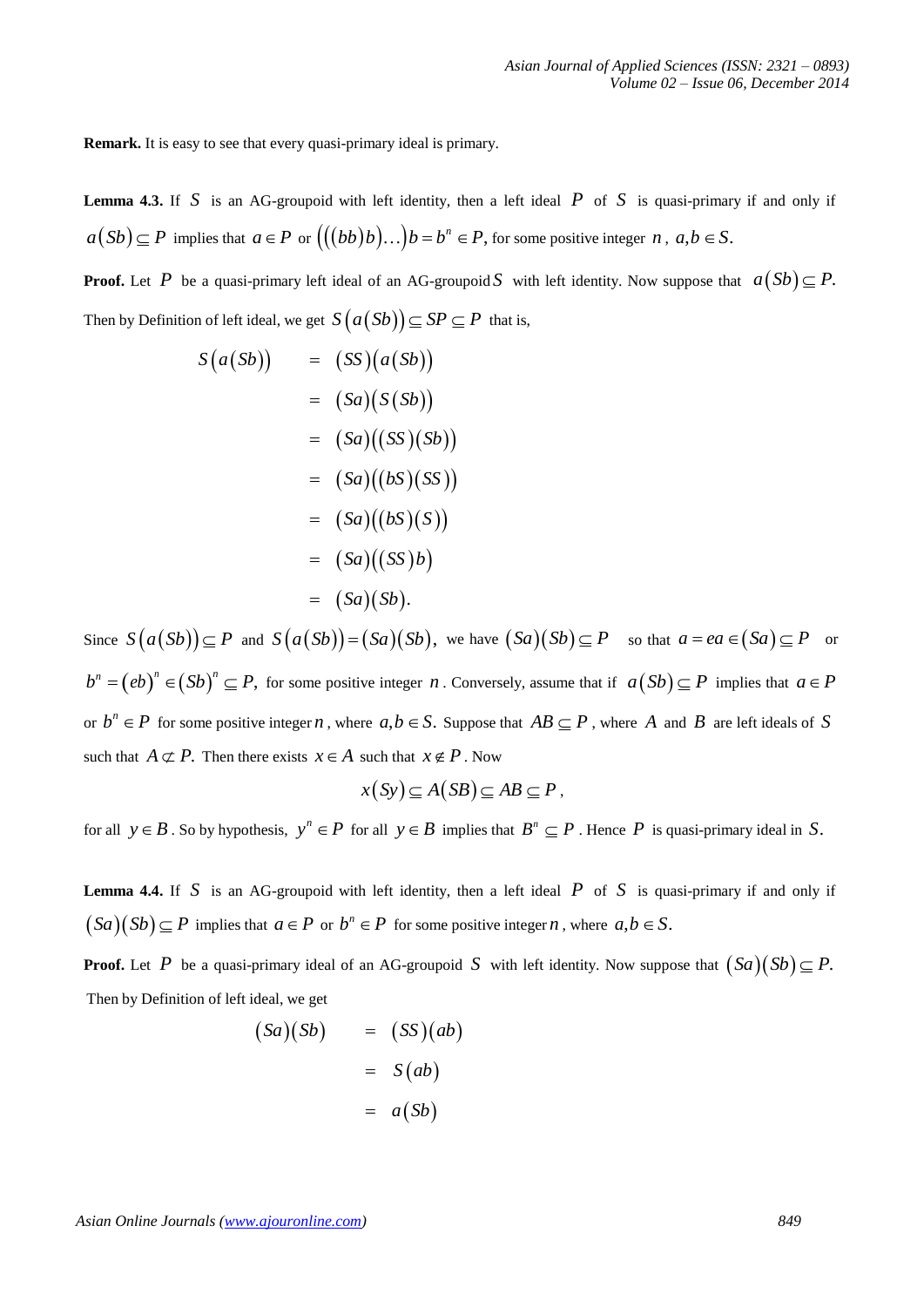that is  $a(Sb) = (Sa)(Sb) \subseteq P$ . By Lemma 4.3, we have  $a \in P$  or  $b^n \in P$  for some positive integer *n*. Conversely, assume that if  $(Sa)(Sb) \subseteq P$ , then  $a \in P$  or  $b^n \in P$  for some positive integer *n*, where and  $a, b \in S$ . Let  $a(Sb) \subseteq P$ . Now consider

$$
a(Sb) = (Sa)(Sb) \subseteq P.
$$

By using given assumption, if  $a(Sb) \subseteq P$ , then  $a \in P$  or  $b^n \in P$  for some positive integer *n*. Then by Lemma 4.3, we have *P* is a quasi-primary ideal in *S*.

**Theorem 4.5.** If *S* is an AG-groupoid with left identity, then a left ideal *P* of *S* is quasi-primary if and only if  $ab \in P$  implies that  $a \in P$  or  $b^n \in P$  for some positive integer *n*, where  $a, b \in S$ .

**Proof.** Let P be a left ideal of an AG-groupoid S with left identity. Now suppose that  $ab \in P$ . Then by Definition of left ideal, we get

$$
(Sa)(Sb) = (SS)(ab)
$$
  
= S(ab)  

$$
\subseteq SP
$$
  

$$
\subseteq P.
$$

By Lemma 4.4, we have  $a \in P$  or  $b^n \in P$  for some positive integer *n*. Conversely, the proof is easy.

**Theorem 4.6.** Let S be an AG-groupoid, and let A be a quasi-primary ideal of S. Then  $(A:r)$  is a quasi-primary ideal in *S*, where  $r \in S$ .

**Proof.** Assume that *A* is a quasi-primary ideal of *S*. By Lemma 3.4, we have *A*:*r* is a left ideal in *S*. Let  $ab \in (A : r)$ . Suppose that  $b^n \notin (A : r)$ , for all positive integer *n*. Since  $ab \in (A : r)$ , we have  $r(ab) \in A$  so that  $a(rb) \in A$ . By Theorem 4.5, we have  $a \in A \subseteq (A:r)$  or  $(rb)^n \in A$ , for some positive integer *n*. Therefore  $a \in (A : r)$  and hence  $(A : r)$  is a quasi-primary ideal in *S*.

**Theorem 4.7.** Let S be an AG-groupoid with left identity and let P be a primary ideal of S. If  $(Sa^2)(Sb^2) \subseteq P$ , then  $a^2 \in P$  or  $b^n \in P$ , for some positive integer *n*, where  $a, b \in S$ .

**Proof.** Let P be a primary ideal of an AG-groupoid S with left identity. Suppose that  $b^n \notin P$ , for all positive integer *n* . Now assume that  $\left(Sa^2\right)\left(Sb^2\right)\subseteq P$  . Then by Definition of ideal, we get

$$
(Sa^2)(Sb^2) = ((Sb^2)a^2)S
$$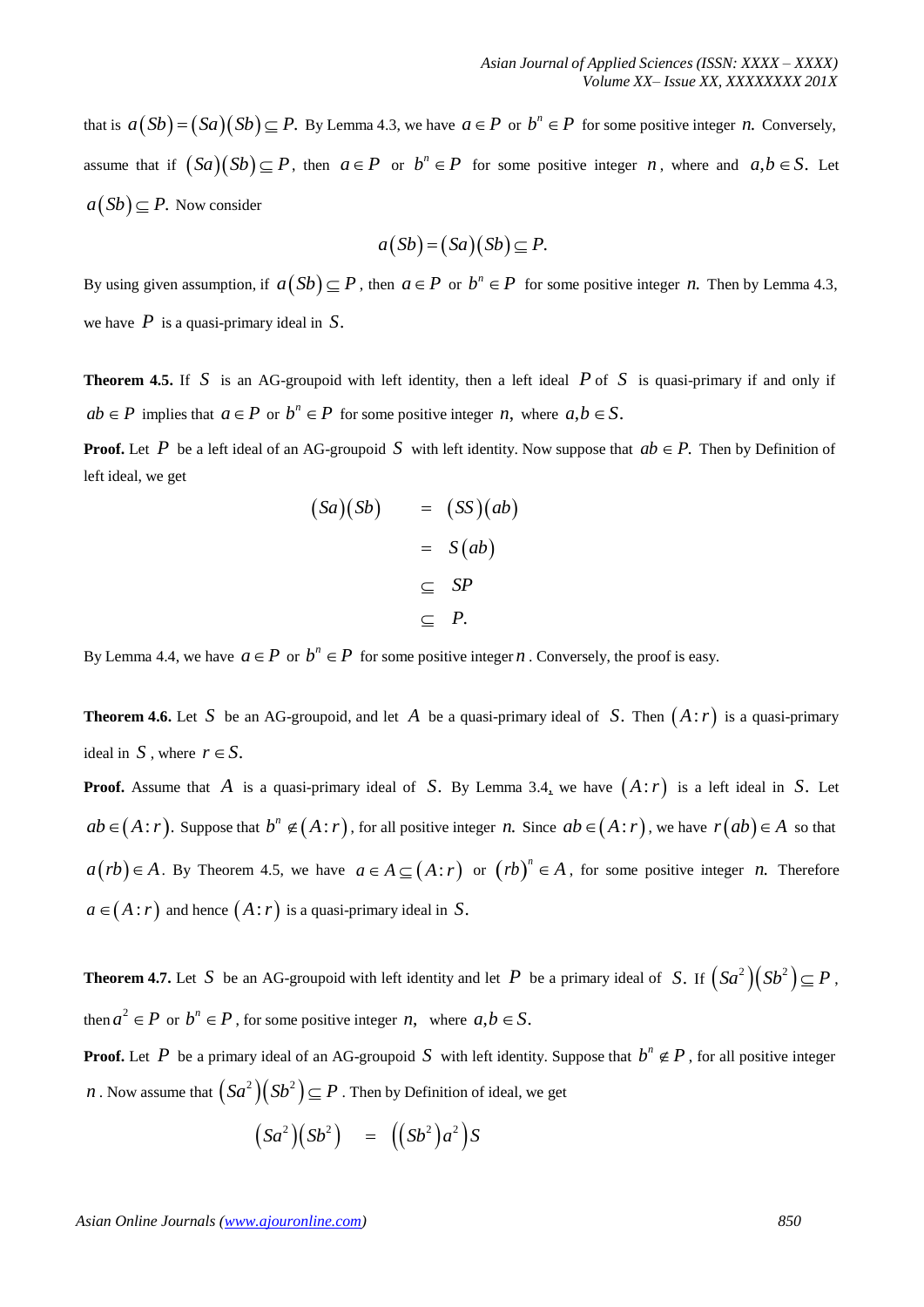*Asian Journal of Applied Sciences (ISSN: XXXX – XXXX) Volume XX– Issue XX, XXXXXXXX 201X*

$$
= ((a2b2)S)S
$$
  

$$
= (SS)(a2b2)
$$
  

$$
= a2((SS)b2)
$$
  

$$
= a2((b2S)S)
$$
  

$$
= (b2S)(a2S)
$$

that is  $(b^2S)(a^2S) \subseteq P$  . By Lemma 3.2, we have  $a^2S$  and  $b^2S$  are ideals in S so that

*a* 2  $= aa$  $=$   $(ea)a$  $= (aa)e$  $= (aa)e$  $= a^2 e \in a^2 S \subseteq P$ 

 $b^2$ 

or

$$
= bb
$$
  

$$
= (eb)b
$$
  

$$
= (bb)e
$$
  

$$
= (bb)e
$$
  

$$
= b2e \in b2S \subseteq
$$

for all  $\chi \in \Gamma$ . Therefore  $a^2 \in P$ .

**Theorem 4.8.** Let S be an AG-groupoid with left identity, and let P be a primary ideal of S. If  $b^2a^2 \in P$ , then  $a^2 \in P$  or  $b^n \in P$ , for some positive integer *n*.

*S P*

**Proof.** Let P be a primary ideal of an AG-groupoid S with left identity. Suppose that  $b^n \notin P$ , for all positive integer *n*. Now assume that  $b^2a^2 \in P$  . Then by Definition of ideal, we get

$$
(a2S)(b2S) = b2((a2S)S)
$$
  
= b<sup>2</sup>((SS)a<sup>2</sup>)  
= (SS)(b<sup>2</sup>a<sup>2</sup>)  
= S(b<sup>2</sup>a<sup>2</sup>)  

$$
\subseteq SP
$$

*Asian Online Journals (www.ajouronline.com) 851*